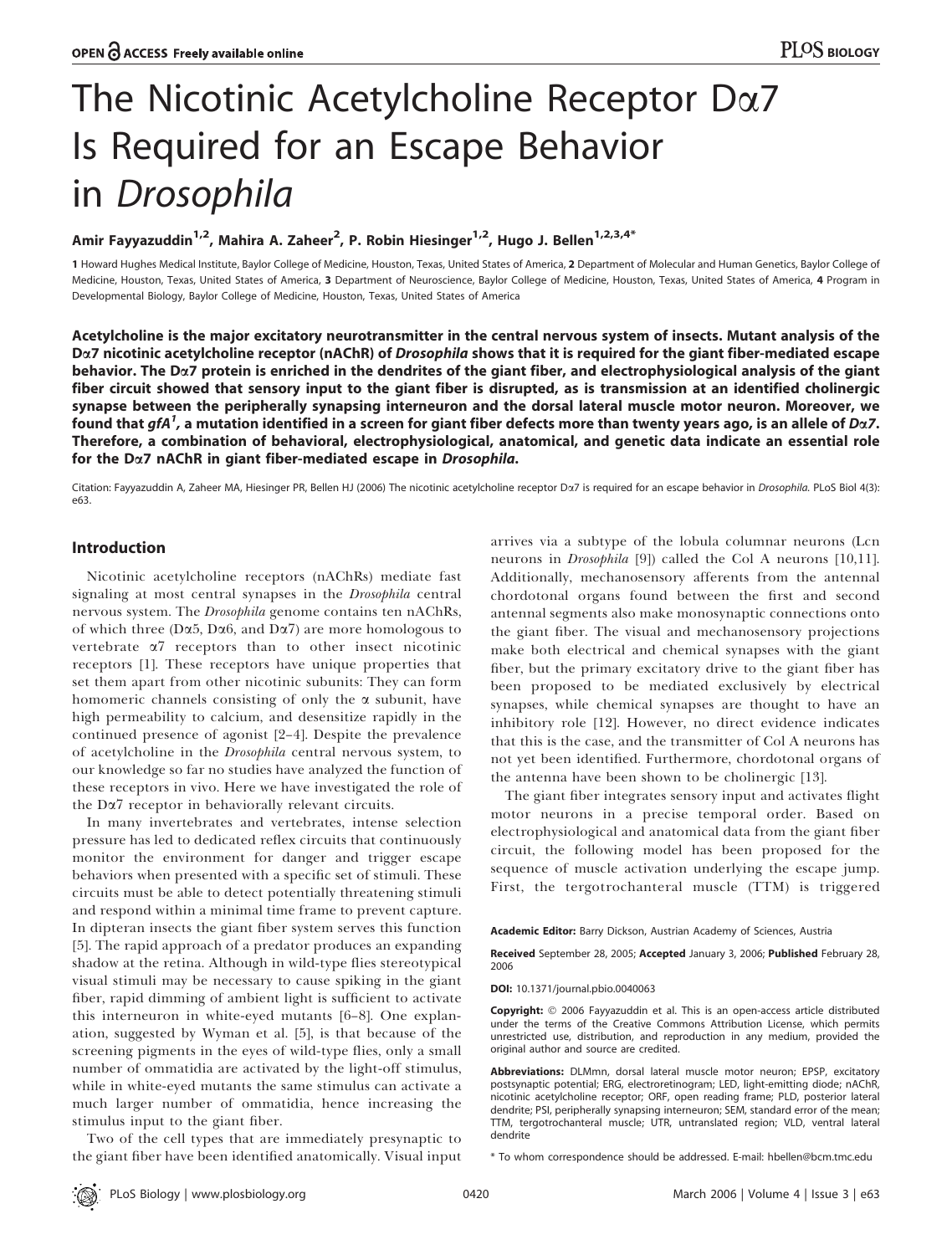through electrical synapses, causing the mesothoracic leg to extend and initiate the jump. A second consequence of the activation of this muscle is the compression of the thorax, leading to stretch activation of the dorsal lateral muscle (DLM), which in turn stretches and activates the antagonistic dorsal ventral muscles and causes a self-perpetuating oscillation of the thorax that powers the wings [14]. The timing of DLM activation is delayed relative to TTM activation to precisely control the initiation of flight. The delay in DLM activation is achieved through an interneuron, the peripherally synapsing interneuron (PSI), that is specialized to activate all six DLMs simultaneously via a cholinergic synapse [15].

The DLMs are stretch-activated muscles that, during normal flight, receive nervous system input only once every 20 cycles to prime them with calcium. The central rhythm for this nervous input is generated by synaptic interactions between the dendrites of the DLM motor neurons (DLMmns) [16,17]. However, the rapid start of the flight motor during the escape jump requires synchronized activation of the DLMs, which bypasses the dendritic structure of the DLMmns. Although synchronized DLM activation is an integral part of the escape flight initiation program and is required for flight, it does not directly play a role in jumping. Mutant animals that specifically lose DLMs through degeneration while retaining the TTM are still able to jump, although they are unable to fly [18].

Here, using genetic, immunohistochemical, behavioral and electrophysiological techniques we describe the role of the Da7 nAChR in the giant fiber mediated escape response of flies.

#### Results

#### Cloning of the cDNA and Mutational Analysis of  $D\alpha$ 7

To assess the in vivo role of Da7 we cloned and created mutations in its gene. Da7 is located on the X chromosome at cytological band 18C [19]. We generated a full-length cDNA by ligation of two partial cDNAs, RE30878 and GH16126, obtained from the BDGP EST collection. A comparison of the cDNA with the genomic sequence showed that the gene consists of 16 exons that span  $\sim$  20 kb (Figure 1A). The first two exons are mostly 5'UTR, while the last two exons code for the 3'UTR. Since the protein predicted from our sequence differed from the one recently reported by Lansdell and Millar [20], we performed RT-PCR from two wild-type strains, Canton-S and Hikone-R, and confirmed our protein sequence (Figure S1A). During sequencing we noticed that the protein predicted by our RT-PCR sequence had a substitution of valine for isoleucine 295 when compared with the protein predicted by the published genomic sequence (Figure S1B). This is a consequence of a basepair difference from A in the genomic sequence to a G in the cDNA, indicating the presence of RNA editing, as reported for other nAChRs from Drosophila [1]. Sequencing the genomic region from Canton-S flies confirmed this hypothesis.

To create mutations in  $D\alpha$ 7 we identified three P-element insertions: KG3295 maps 25 bp upstream of the 5'UTR, EY10801 maps to exon  $8$  [21], and NP515 maps 580 bp downstream of the  $3'UTR$  (Figure 1A) [22]. We generated several additional alleles by carrying out imprecise excisions of each P-element. None of the KG3295 excisions disrupted



Figure 1. Genomic Structure and Mutational Analysis of the Da7 Gene (A) The  $D\alpha$ 7 gene consists of 16 exons. The 5<sup>'</sup> and 3<sup>'</sup>UTRs are drawn in blue, and the ORF is colored red. The insertion sites of the three Pelements are shown above the gene, while the extent of each deletion generated by imprecise excision of the P-elements is depicted below. (B) The structural domains of the  $D\alpha$ 7 protein are shown in a schematic representation, and the minimum extent of the lesion associated with the two deletions that remove part of the ORF are indicated by brackets, (), below. Abbreviations: LBD, ligand-binding domain; M1–M4, transmembrane domains 1–4; SP, signal peptide. (C) Immunostaining using an anti-D $\alpha$ 7 antibody is absent in P $\Delta E$ Y6. Here

representative staining in the medulla is shown. The precise excision  $P\Delta EY5$  (left image) was used as a control, and whole-mount of the mutant and control brains were processed together. Scale bar, 20  $\mu$ m. DOI: 10.1371/journal.pbio.0040063.g001

the open reading frame (ORF), since it is approximately 5 kbp upstream of the translation start site. However, we were able to recover two deletions,  $D\alpha T^{PA14G}$  (abbreviated to PA14G) and  $D\alpha 7^{P\Delta D5}$  (P $\Delta D5$ ), that result in a small and a large reduction in protein levels (see below), respectively. The location and the breakpoints of the excisions are shown in Figure 1A. Excisions of NP515 also resulted in a hypomorphic allele (as judged by protein levels, see below),  $D\alpha$ 7<sup>PA41</sup> (PA41), although it lacks the entire 3'UTR and several amino acids from the C terminus (Figure 1B). Imprecise excision of the EY10801 P-element yielded the allele  $D\alpha7^{PAEY6}$  (PAEY6), which showed loss of almost the entire ligand-binding domain, the transmembrane domain M1, and part of the pore-lining helix M2 (Figure 1B). This deletion also removed a splice site in M2 and hence has a larger lesion than predicted by analysis of the breakpoints. In the remainder of the paper, the precise excision of KG3295,  $D\alpha T^{PAL1}$  (P $\Delta L1$ ), which completely removed the P-element and reverted the insertion site to wild-type sequence, is used as a control for mutants from the KG3295 and NP515 excisions, while the precise excision of EY10801,  $D\alpha T^{PAEY5}$  (PAEY5), is used as a control for PAEY6.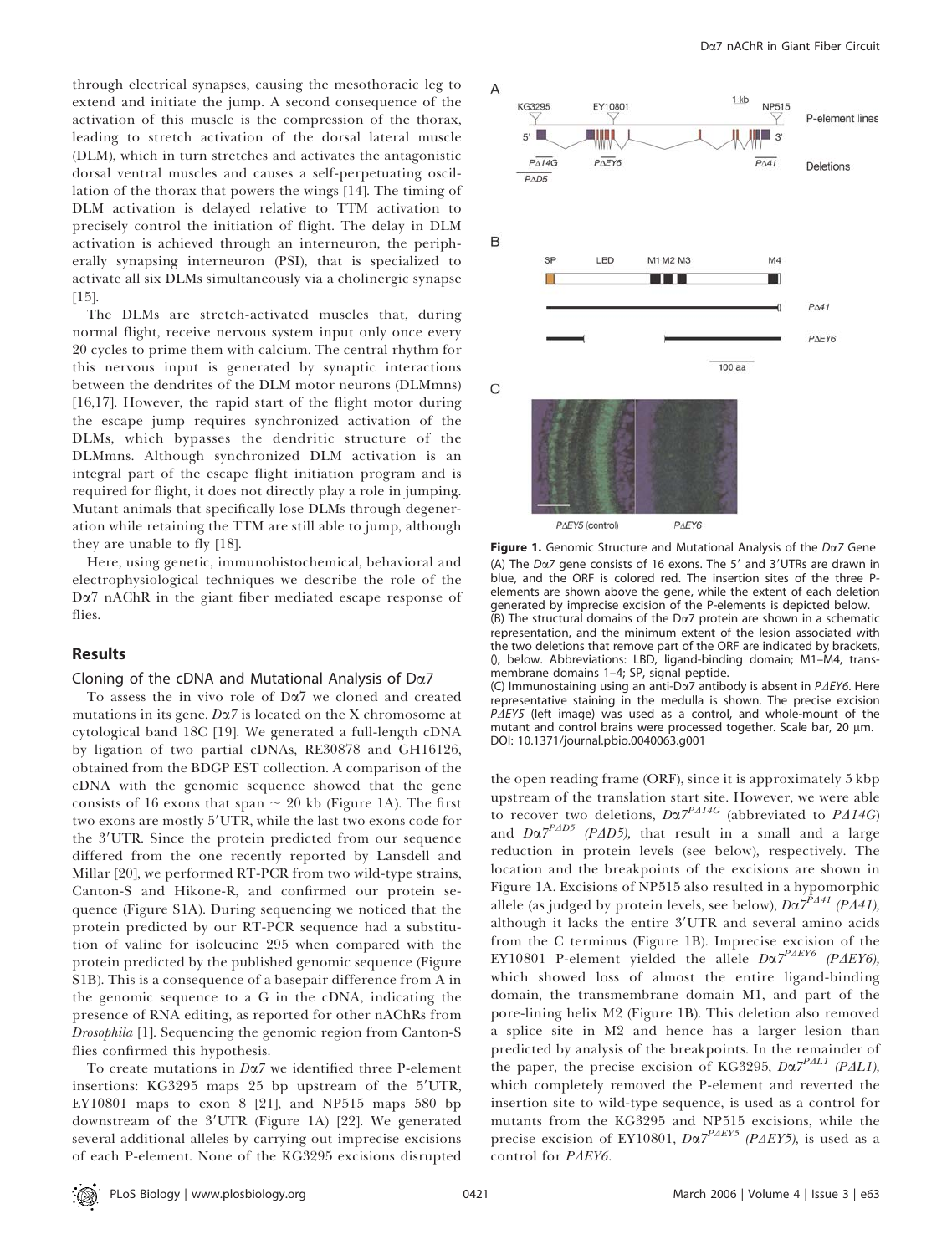Using an antibody that we generated against the variable cytoplasmic loop between M3 and M4, we tested for presence of protein in our mutant alleles with immunohistochemistry. The three alleles  $P\Delta 14G$ ,  $P\Delta 41$ , and  $P\Delta D5$  retained signal, with  $P\Delta 14G$  showing the strongest staining followed by somewhat weaker staining in  $P\Delta 41$ , and still weaker staining in  $P\Delta D5$ (unpublished data). As shown for the medulla, a synapse-rich region in the optic lobe (Figure 1C), in  $P\Delta EY6$  the staining was reduced to background levels almost everywhere. This antibody recognizes numerous synapses in specific regions throughout the brain and in the ventral ganglion in wild-type animals, most notably in the vicinity of the giant fiber dendrites, where the staining is 10–100 times stronger than anywhere else (see below). However, some synapses in the lamina also stained positively in mutants. These data suggest that the antibody recognizes an epitope on  $D\alpha$ 7, that  $D\alpha$ 7 is widely expressed (see Figure S2), and that the antibody also recognizes another epitope whose expression is restricted to the lamina (see Protocol S1 for antibody expression pattern and discussion of its specificity). Additionally, to identify the cells that express Da7 protein, we generated an enhancer trap GAL4 line by replacing the KG3295 P-element with a GAL4 P-element using P-element conversion [23]. The staining pattern of this enhancer trap matched the immunostaining observed with the  $D\alpha$ 7 antibody (see Figure S2).

# Da7 Mutants Are Defective in a Visually Mediated Escape Behavior

Flies mutant for  $D\alpha$ 7 are viable and not readily distinguishable from wild-type flies by cursory observation. To establish whether there are behavioral deficits in flies carrying Da7 mutations, we tested mutant flies in assays that allowed us to assess the function of brain regions in which  $D\alpha$ <sup>7</sup> is expressed (see Protocol S1).

Flight. We tested the flight ability of the mutants in a version of the Sparrow test [24,25]. In this assay, single flies are released from an Eppendorf tube into a 30-cm high cylinder. Good fliers fly horizontally toward the walls of the cylinder and land close to the level at which they were dropped. The lower the fly lands, the worse it is considered at flying. As shown in Figure 2A, we found no significant difference between mutant and control flies.

Olfactory trap assay. The  $D\alpha$ <sup>7</sup> receptor is expressed in various elements of the olfactory neuropil, including the antennal lobes and the mushroom bodies. In order to test if loss of the Da7 receptor resulted in a deficit in olfactory sensitivity, we tested the mutant alleles in the olfactory trap assay that scores the ability of flies to find a source of odor, in this case fly food [26]. As shown in Figure 2B, the mutant flies did not behave differently from control flies.

Visually mediated jump. Like many animals, flies have startle reactions that are activated when they sense danger. One well-studied reflex is the giant fiber-mediated response to a sudden change in light levels. We tested the mutant flies in this paradigm to evaluate both visual performance and sensory-motor integration. As shown in Figure 2C, while the two control lines  $PAL1$  and  $PAEY5$  showed a robust response to a 20-ms pulse of darkness, all of the mutant flies failed to respond ( $p < 0.0001$ ).

Visual tests. Since Da7 is expressed in the optic neuropil, it is possible that the mutant flies are blind and unable to sense light. We, therefore, performed two separate assays of visual



Figure 2. Behavioral Characterization of  $D\alpha Z$  Mutations

The response of flies in a variety of behavioral assays is shown in this figure. The error bars represent SEM. In all assays, the precise excision of P-element line KG3295,  $P\Delta L1$ , served as a control for the mutant lines PA14G, PA41, and PAD5. The precise excision of line EY10801, PAEY5, served as a control for  $P\Delta EY6$ .

(A) Flight test. Flies were individually dropped in a plastic cylinder, and the height at which they landed was recorded. Ten flies were tested for each genotype.

(B) Olfactory response. Ten flies were placed in a Petri dish containing traps baited with food, and the number of trapped flies was recorded. Averages were calculated from between eight and ten trials for each genotype.

(C) Visually mediated jump assay. Flies were placed in a Petri dish illuminated with green LEDs. A lights-off stimulus was presented by turning off the LEDs for 20 ms. For this assay it was necessary to use white-eyed flies. Since  $P\Delta EY5$  and  $P\Delta EY6$  are red-eyed, we placed them in a bw; st background, which produces white-eyed flies.  $p$ -Values:  $P\Delta 14G$ ,  $1.9\times10^{-6}$  (n = 9); P $\Delta$ 41, 1.9  $\times$  10<sup>-6</sup> (n = 11); P $\Delta$ D5, 1.9  $\times$  10<sup>-6</sup> (n = 9); P $\Delta$ EY6,  $1.9 \times 10^{-6}$  (n = 7).

(D) Representative ERGs are shown for control and mutant alleles. We recorded extracellular responses from the eye to 1-s pulses of white light. The timing of the light pulse is shown below each voltage trace.

(E) Visual performance was tested using the counter-current assay of Benzer [29]. p-Values: P $\triangle$ 14G, 0.22 (n = 5); P $\triangle$ 41, 0.02 (n = 5); P $\triangle$ D5, 0.003  $(n = 5)$ ; P $\triangle$ EY6, 1 (n = 5).

DOI: 10.1371/journal.pbio.0040063.g002

system performance by (1) direct electrophysiological assessment of processing at the first visual neuropil, the lamina, with electroretinogram (ERG) recordings [27]; and (2) a different vision-dependent behavior, the phototaxis assay.

The ERG response to a pulse of light consists of three components: the depolarization that corresponds to the response of the photoreceptor to light, the on-transient that is a postsynaptic response of the lamina monopolar cells to photoreceptor depolarization [27], and the off-transient, which is not well understood but may have a cholinergic component [28]. As shown in Figure 2D, all of the mutants responded to light with a depolarization and on- and offtransients.

Since  $D\alpha$ <sup>7</sup> is expressed in the optic neuropil, it is possible that the mutant flies are unable either to sense light or to transmit this signal to the locomotor areas. Visual performance was tested in the countercurrent phototaxis assay of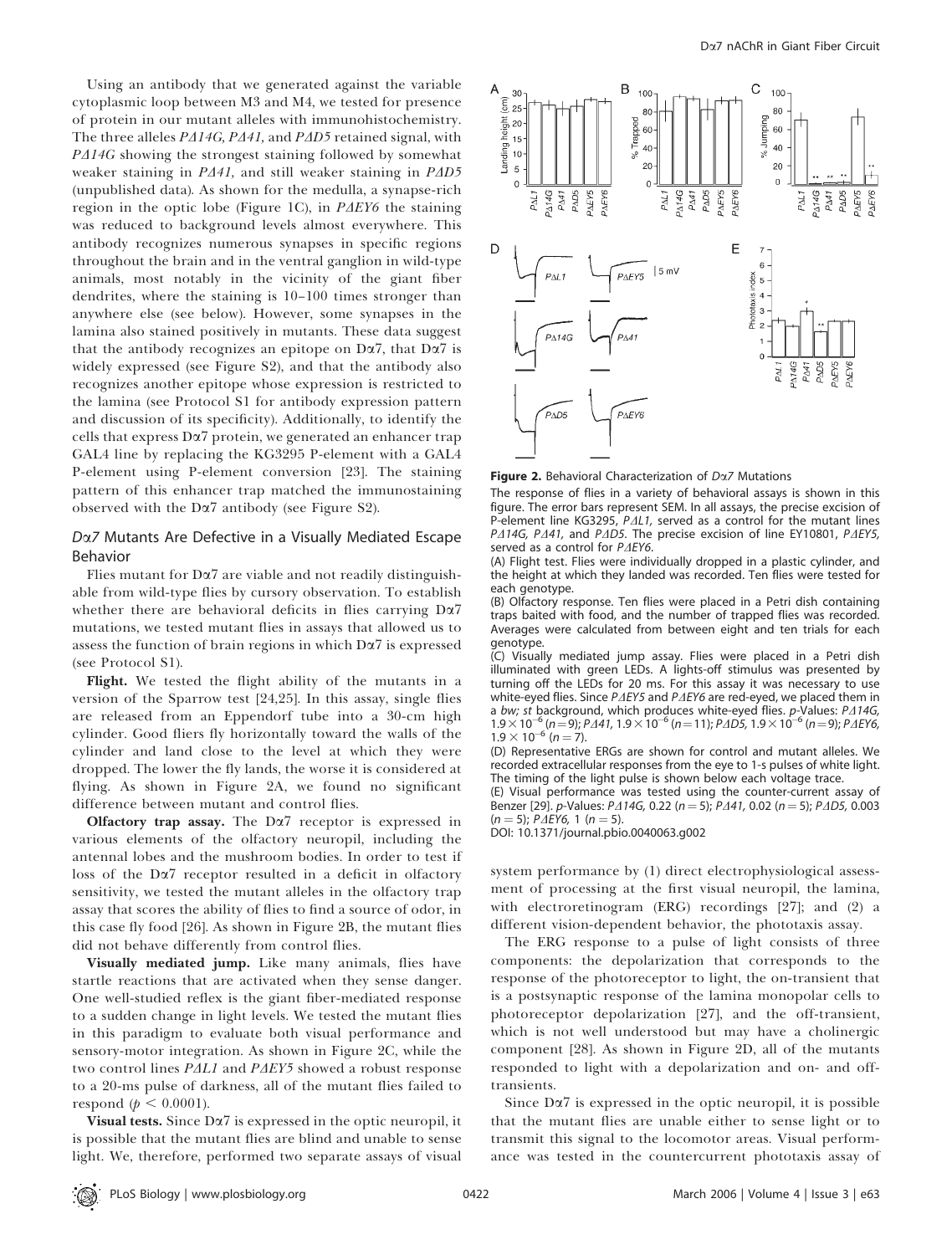Benzer [29] as described by Connolly and Tully [30]. In this assay flies are tested in seven different trials and are sorted into eight classes according to the number of trials in which they walk toward the light source. From these data, a phototaxis index is calculated using a weighted average of the responses in each class. Although two alleles,  $P\Delta 41$  and PAD5, showed differences compared to wild-type flies, all mutant alleles moved toward light, indicating that no substantial problem in light sensation can be linked to deletions in  $D\alpha$ 7 (Figure 2E). Taken together, the results from the phototaxis and ERG assays indicate that flies with mutant alleles do not have a generalized defect in basic visual performance.

#### Da7 Mutants Have a Defect in the Jump Circuit

Since the Da7 mutant flies had a behavioral defect in the visually mediated jump response but responded normally to light in other visual assays, we tested whether there was a defect in the giant fiber circuit itself. The giant fiber circuit mediates escape behavior in Drosophila and is named for the largest interneuron in the fly brain, the giant fiber, which connects the visual neuropil to the flight circuit in the thoracic ganglion (for review see [5]). As shown in Figure 3A, the giant fiber terminates in two branches. One branch makes an electrical connection with the motor neuron of the TTM, or jump muscle, while the other branch makes an electrical connection with an interneuron called the PSI. The PSI in turn makes a chemical synapse with the five motor neurons supplying the six DLMs (Figure 3A). By electrical stimulation through electrodes in the eyes, it is possible to activate the giant fiber directly and assess the synapses that connect the giant fiber to the flight motor neurons by using activation of the flight muscles as a readout [31].

Using this assay we noticed a deficit in the DLM response to giant fiber stimulation that correlated with the strength of the alleles as estimated by protein levels (Figure 3B and 3C). The DLMs of wild-type and control flies were able to follow stimulation of the giant fiber at frequencies of up to 100 Hz. PA14G responded robustly to giant fiber stimulation at frequencies of 1 and 10 Hz, but started to fail when stimulated at 100 Hz.  $P\Delta 41$  followed reasonably well at 1 Hz, although it had an abnormally long latency (Figure 3C top panel). At 10 Hz this mutant started to fail, and it had little response at 100 Hz.  $P\Delta D5$  showed little response in the DLMs even at a stimulation frequency of 1 Hz, while the null mutant PAEY6 did not respond at all at this frequency in most animals (Figure 3B). The defects are specific to the synapses between the PSI and the DLMmn (encircled in Figure 3A), since the TTMs were able to follow the giant fiber stimulation at 100 Hz without any problem in the most severe mutation,  $P\Delta EY6$  (Figure 3D). Furthermore, there is no defect at the DLM neuromuscular junction, because direct stimulation of the DLMmn through electrodes in the thorax drove the DLM without failure at 100 Hz (Figure 3D). When we reintroduced the wild-type D $\alpha$ 7 transgene into the mutant P $\Delta$ D5 or P $\Delta E$ Y6 background by using OK307-GAL4 [32], a driver with expression in several elements of the giant fiber circuit (including the giant fiber, DLMmn, TTMmn and PSI), we were able to fully rescue the activation of the DLM by giant fiber stimulation (Figure 3B and 3C). This experiment confirms that the observed defect is due to lesions in the  $D\alpha$ 7 gene. Using these data, we can now put the alleles in the following



Figure 3. Defective Neurotransmission at the PSI-DLMmn Synapse in Da7 Mutants

The response of the DLMs to direct activation of the giant fiber is shown. The allele  $PAL1$  served as control for  $PAI4G$ ,  $PIA1$ , and  $PAD5$ , while P $\Delta E$ Y5 served as control for P $\Delta E$ Y6. For rescue of the P $\Delta D$ 5 and P $\Delta E$ Y6 mutant alleles, experiments were performed in males with genotype PAD5/Y; UAS Da7/OK307 GAL4 and PAEY6/Y; UAS Da7/OK307 GAL4, respectively.

(A) Schematic representation of the giant fiber circuit. Visual and mechanosensory input is transmitted via mixed electrical and chemical synapses to the giant fiber, which carries it to the thoracic ganglion. The TTMmn and PSI neurons are connected via electrical synapses to the giant fiber, and the PSI makes a chemical synapse onto the axon of the DLMmns (encircled).

(B) Representative traces of intracellular recordings from DLM muscles for PAEY5, PAEY6, and PAEY6/Y; UAS Da7/OK307 GAL4.

(C) The response of the mutant and control alleles to giant fiber stimulation is summarized in histograms. The top bar graph shows the average latency of the responses at 1 Hz. The second, third, and fourth bar graphs show the number of responses to ten stimuli at 1 Hz, 10 Hz, and 100 Hz respectively. The p-values are as follows. For 1 Hz:  $P\Delta L1$ ,  $n =$ 6; P $\Delta$ 14G, 1 (n = 6); P $\Delta$ 41, 0.04 (n = 7); P $\Delta$ D5, 2  $\times$  10 $^{-6}$  (n = 5); P $\Delta$ D5/Y; UAS Da7/OK307 GAL4, 1 (n = 4); P $\varDelta$ EY5, n = 5; P $\varDelta$ EY6, 2  $\times$  10 $^{-6}$  (n = 9); P $\varDelta$ EY6/Y; UAS Da7/OK307 GAL4, 1 (n = 5). For 10 Hz: P $\Delta$ L1, n = 6; P $\Delta$ 14G, 1 (n = 6);  $P\Delta 41$ , 2  $\times$  10<sup>-6</sup> (n = 7); P $\Delta D5$ , 2  $\times$  10<sup>-6</sup> (n = 5); P $\Delta D5/Y$ ; UAS D $\alpha$ 7/OK307 GAL4, 1 (n = 4); P $\Delta$ EY5, n = 5; P $\Delta$ EY6, 2  $\times$  10 $^{-6}$  (n = 9); P $\Delta$ EY6/Y; UAS Da7/ OK307 GAL4, 1 (n = 5). For 100 Hz: P $\Delta$ L1, n = 6; P $\Delta$ 14G, 4  $\times$  10<sup>-6</sup> (n = 6); P $\Delta$ 41, 2  $\times$  10<sup>-6</sup> (n = 7); P $\Delta$ D5, 2  $\times$  10<sup>-6</sup> (n = 5); P $\Delta$ D5/Y; UAS Da7/OK307 GAL4, 0.9 (n = 4); P $\Delta$ EY5, n = 5; P $\Delta$ EY6, 2  $\times$  10 $^{-6}$  (n = 9); P $\Delta$ EY6/Y; UAS Da7/ OK307 GAL4, 0.7 ( $n = 5$ ). All error bars represent SEM. The p-values for latency measurements at 1 Hz are: P $\Delta L1$ , (n = 5); P $\Delta 14G$ , 1 (n = 6); P $\Delta 41$ , 8.6  $\times$  10<sup>-5</sup> (n = 5); P $\Delta$ D5, 3.2 $\times$  10<sup>-5</sup> (n = 2); P $\Delta$ D5/Y; UAS Da7/OK307 GAL4, 1 (n = 4); P $\Delta EYS$ , (n = 5); P $\Delta EYS$ , 0.02 (n = 3); P $\Delta EYS$ , UAS D $\alpha$ 7/OK307 GAL4, 1 ( $n = 5$ ).

(D) The top panel shows representative intracellular recording from the DLM with direct stimulation of its motor neuron at 1, 10, and 100 Hz. The bottom traces show representative recording from TTM with activation of the giant fiber.

DOI: 10.1371/journal.pbio.0040063.g003

PLoS Biology | www.plosbiology.org March 2006 | Volume 4 | Issue 3 | e63 0423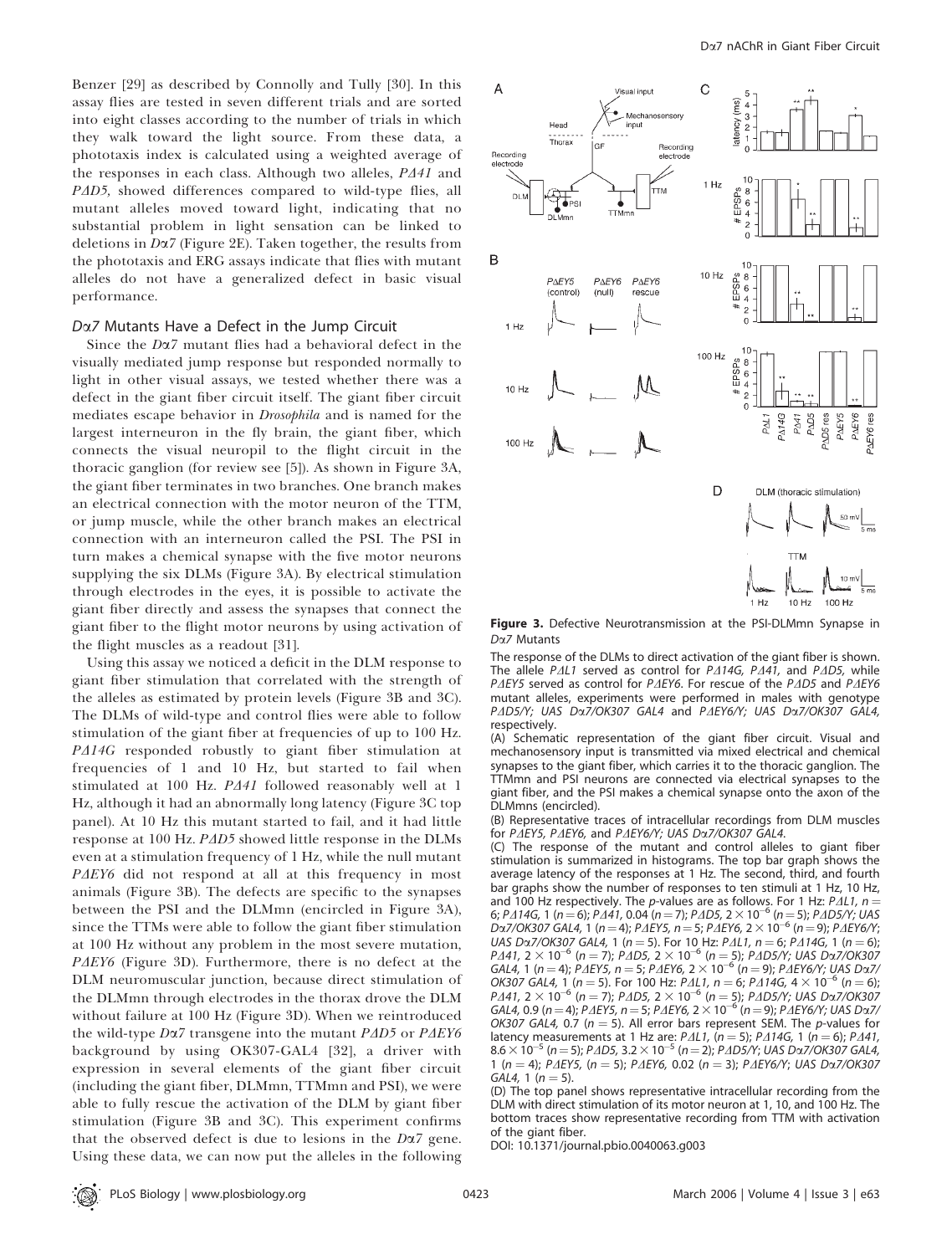order according to the strength of the phenotype: wild type  $=$  $PAL1 = PAEY5 > PA14G > PA41 > PAD5 = PAEY6$ . This order also agrees with the strength of immunostaining.

#### *gfA<sup>1</sup>* Is a Dominant Allele of D $\alpha$ 7

The defect in the giant fiber in  $D\alpha$ 7 deletion mutants is reminiscent of the phenotype described by Thomas and Wyman [31] for the  $gfA<sup>I</sup>$  mutants. The phenotype associated with  $g f A<sup>T</sup>$  was roughly localized by deficiency mapping to interval 18A–D where  $D\alpha$ 7 maps. Like  $D\alpha$ 7 deletion mutants, the DLMs in  $gfA^I$  animals followed giant fiber stimulation only at very low frequencies (Figure 4A) [31]. In order to test whether  $g f A^1$  is an allele of D $\alpha$ 7, we generated transheterozygous flies that contained one copy of  $P\Delta D5$  or  $P\Delta EY6$ and one copy of  $gfa^1$ . As shown in Figure 4A, the DLM in

these flies failed to respond to giant fiber stimulation. This complementation test suggests that  $g f A^1$  is an allele of D $\alpha$ 7.

Since  $g f A^1$  does not show any loss of D $\alpha$ 7 protein (Figure 4B), we determined the genetic nature of this mutation. Trans-heterozygous flies  $gfA^I$  followed giant fiber stimulation at 1 Hz and 10 Hz. However, at 100 Hz we observed significant failures (Figure 4C). These data show that  $\varrho A^I$  is a weak dominant mutation due to haploinsufficiency or antimorphism. Since homozygous, weak partial loss of function alleles also showed failures at 100 Hz ( $P\Delta 14G$ , Figure 3A), the DLM phenotype seems to be very sensitive to gene dosage of Da7. In order to evaluate this possibility further, we tested trans-heterozygous flies. We observed significant failures at 100 Hz in P $\Delta EY6/$  but not in P $\Delta D5/$ . Since P $\Delta EY6$  is a null



Figure 4.  $qfA^{\dagger}$  is a Mutant Allele of Da7

(A) The response of transheterozygous animals to giant fiber stimulation at 1, 10, and 100 Hz is shown as a histogram using Canton-S (CS) flies as controls. p-Values (1 Hz): CS (n = 6); gfA<sup>1</sup>, 0.004 (n = 6); gfA<sup>1</sup>/P*ΔD5,* 0.0009 (n = 4); gfA<sup>1</sup>/P*ΔEY6,* 0.02 (n = 5). p-Values for 10 Hz and 100 Hz were 2.8  $\times$  10<sup>-5</sup> for all mutant genotypes.

(B) gfA<sup>1</sup> flies do not show loss of Da7 protein. Representative staining in the medulla of CS and gfA<sup>1</sup> flies is shown. Control and mutant flies were processed together for immunohistochemistry. Scale bar: 20 µm.

(C) gfA<sup>1</sup> and PAEY6 show dominant phenotype at the PSI-DLM synapse. Comparison of the response to 100 Hz giant fiber stimulation of PAD5, PAEY6, and gfA<sup>1</sup> in transheterozygous combinations with CS flies as controls is shown as a histogram. p-Values: CS ( $n = 6$ ), P $\Delta D5/$  $+$ , 0.99 ( $n = 6$ ); P $\Delta E\gamma/6$  $+$ , 0.0002  $(n = 7)$ ; gfA<sup>1</sup>/+, 0.0001 (n = 5).

(D) gfA<sup>1</sup> flies are dominant in jump behavior. Comparison of jump behavior in bw; st, PAEY6/+; bw; st, and gfA<sup>1</sup>/+; bw; st is shown in a histogram. gfA<sup>1</sup>/+; bw; st flies fail to jump while bw; st and PAEY6/+; bw; st show no significant difference. p-Values: bw; st (n = 10), PAEY6/+; bw; st (n = 10), 0.23, gfA<sup>1</sup>/+; bw; st,  $(n = 10)$ , 0.00001.

(E) Electropherogram showing basepair change that results in amino acid substitution in  $gfa<sup>1</sup>$  mutant relative to the CS (wt) sequence.

(F) Location of mutated residue in gfA<sup>1</sup> (shown in red) indicated on the structure of the nAChR from Torpedo marmorata [35]. This protein consists of five subunits, one of which is depicted in blue, while the others are in cyan. The residue is drawn in van der Waals representation to emphasize its position. This figure was generated using VMD [56].

DOI: 10.1371/journal.pbio.0040063.g004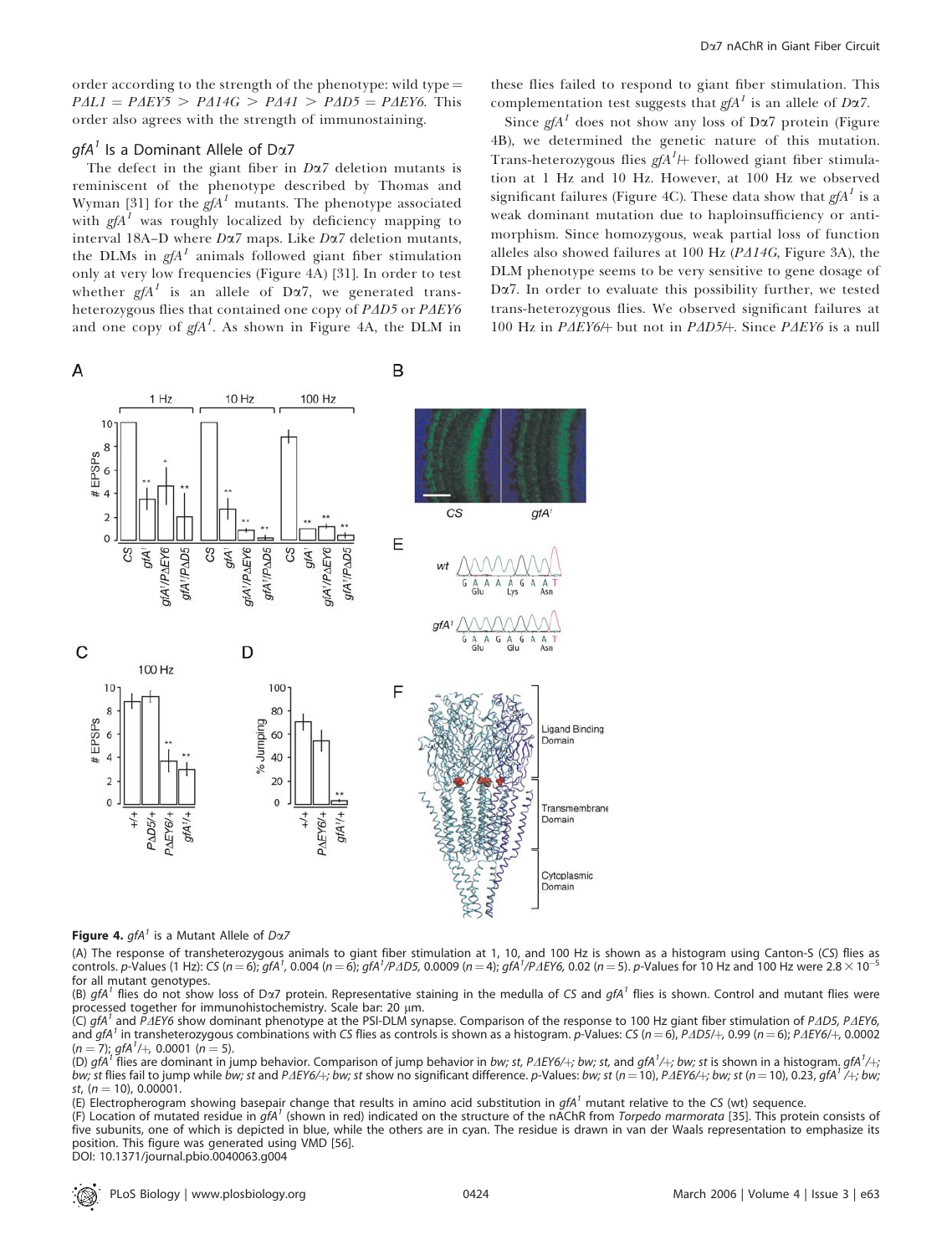allele, while  $P\Delta D5$  has residual levels of protein, these data suggest that one wild-type copy of  $D\alpha$ 7 is not sufficient for normal function at this synapse when it is heavily challenged.

We obtained further evidence for the antimorphic character of the gfA<sup>1</sup> mutation by testing gfA<sup>1</sup>/+ flies in the visual jump assay (Figure 4D). Control flies (bw; st) jumped 70% of the time (comparable to  $P\Delta EY5$ ; bw; st flies shown in Figure 2C). P $\Delta EY6H$ ; bw; st flies jumped 50% of the time, although this was not significantly different from the control flies. However, gfA $^1$ H; bw; st flies almost always failed to jump. Since PAEY6/+ transheterozygotes performed normally, this experiment provides additional evidence for a dominant-negative character of the  $g f A^1$  mutation.

To identify the mutation in  $g f A^1$ , we performed RT-PCR and sequenced the mutant gene. We found two nucleotide changes. One of these did not lead to a change in the protein sequence, while the other caused a single amino acid substitution at position 46 from lysine to glutamate (Figure 4E). This amino acid maps to loop 2 of the ligand-binding domain and is implicated in gating by providing a bridge between the ligand-binding domain and the pore-lining transmembrane helix M2 [33,34]. Figure 4F shows the location of the analogous amino acid (drawn in red as a van der Waals atomic representation to emphasize the location of the residue) on the structure of the nAChR from the electroplax of Torpedo marmorata [35]. These data indicate that this single amino-acid change dramatically impairs the activity of Dα7. We propose using the nomenclature  $D\alpha 7^{gfAI}$ for  $gfA^I$ , abbreviated  $gfA I$ , in the rest of the text.

## gfA1 Mutants Have Reduced Excitatory Drive at the PSI-DLMmn Synapse

The DLM in the gfA1 mutant responds to strong electrical stimulation through the eyes, albeit at a lower frequency and with increased latency and jitter when compared to control animals. One possible explanation is that, due to changes in the nAChR properties, the excitatory postsynaptic potential (EPSP) generated at the PSI-DLMmn synapse in  $gfA<sup>T</sup>$  mutant animals is faster and decays so rapidly that it is not able to trigger an action potential, similar to the effect of nAChR mutations in fast channel myasthenic syndrome [36]. An alternative possibility is that the amplitude of the EPSP is reduced in *gfA1* mutants so that it is insufficient to drive the cell to threshold. In order to directly test this possibility, we developed a novel preparation for performing whole-cell patch clamp recordings from one of the DLM motor neurons, MN5, that supplies two muscles, DLMa and b. MN5 is located on the dorsal surface of the thoracic ganglion and is prominently labeled with CD8-GFP under the control of Da7-GAL4 (Figure 5A).

The basic methodology for recording from these neurons is depicted in Figure 5B. In spite of their large size and characteristic location, MN5 neurons are not readily detectable under Nomarski optics. Therefore, we backfilled these neurons by injecting Texas red dextran into the thorax in the vicinity of the DLMa/b muscles and waiting 18–22 h to allow transport of the dye into the motor neuron. To access these neurons for recording, we removed the indirect flight muscles and the gut to expose the thoracic ganglion. As shown in Figure 5C, following the backfill procedure, the cell body of the motor neuron was clearly visible, as were the primary neurite and some of the dendritic structure. By locally applying protease, we were able to gain access to the cell body for whole cell patch recording without damaging the giant fiber, which was activated through insulated tungsten stimulating electrodes placed in the eyes. Protease treatment can affect electrophysiological measurements by cleaving molecules such as certain ion channels. While we cannot rule out these effects in our experiments, neurons in the DLM branch of the giant fiber circuit appeared healthy, as judged by the input resistance of MN5 as well as its ability to generate action potentials in response to current injection and EPSPs in response to giant fiber stimulation.

We recorded potentials from these cells using whole-cell patch clamp. Since no differences in basic passive properties of the cells were found between Canton-S controls and mutant flies, the average of the combined datasets is reported. In keeping with the large size of these cells, the capacitance of these cells was  $43 \pm 2$  pF (n = 22), and their average input resistance was  $102 \pm 12$  M $\Omega$  (n = 22). Unlike other insect neurons, current injection into MN5 cell bodies can generate large action potentials of 50 to 60 mV (Figure 5D). In a few preparations we observed spontaneous rhythmic activity at  $\sim$  1 Hz consisting of plateau potentials with large spikes, suggesting that these cells receive patterned input close to the cell body and are able to generate action potentials close to this site (unpublished data).

Since the primary role of the giant fiber circuit is to initiate escape behavior, the PSI bypasses the entire dendritic structure of MN5 and makes multiple synaptic contacts that span  $50 \mu m$  and follow the axons out into the posterior dorsal motor nerve [37,38]. This specialization minimizes the delay to DLM activation by generating a suprathreshold EPSP distally in the axon, which leads to a spike that travels rapidly to the DLM. In wild-type animals, when we activated the giant fiber at 1 Hz, the action potential generated at the distal PSI-DLMmn synapse on the axon appeared small and broad in somatic recordings (Figure 5E). This differed considerably from the narrow, large action potential evoked in the soma by current injection (Figure 5D), suggesting that the peripherally generated action potential fails to propagate antidromically into the dendrite and therefore is filtered by the passive membrane properties of the dendritic and/or axonal structure (Figure 5E, top). As we increased the frequency of eye stimulation, the action potential failed to fire, revealing an underlying EPSP (Figure 5E middle). The EPSPs are shown at a higher magnification in the bottom panel of Figure 5E to emphasize their amplitude and shape.

In order to measure the amplitude of the EPSP, we used three different strategies that all gave approximately the same values when compared in the same preparation. The first was to directly measure the amplitude of the EPSP at high frequencies when the spike fails. The second was to measure the amplitude to the inflection point where the spike takes off from the EPSP in cases where it is clearly visible. The third was to trigger an action potential by current injection in the MN5 soma just before giant fiber activation to force an absolute refractory period at the PSI-DLMmn synapse, causing the spike to fail thereby revealing the EPSP [39]. The mean amplitude of the synaptic potential underlying the spike measured at the soma using these three methods was 4.71  $\pm$  0.35 mV (n = 10) in wild-type animals.

In  $gfAl<sup>1</sup>$  animals, we observed considerable failures even at 1 Hz, similar to what we observed in muscle recordings from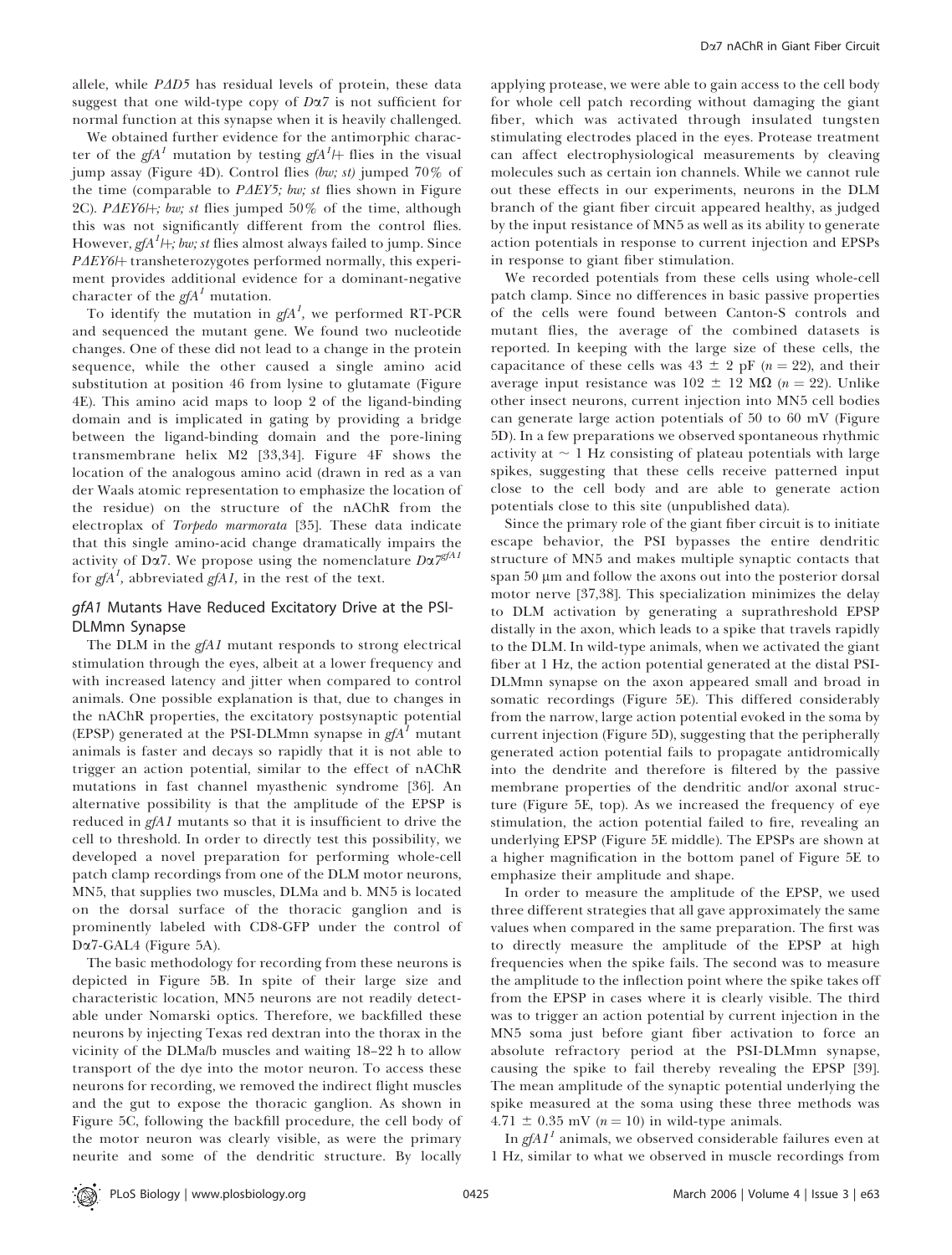

Figure 5. Intracellular Recordings from DLMmn

(A) mCD8-GFP driven by  $D\alpha$ 7 GAL4 labels the DLMmns including the dorsal MN5 (arrows). Scale bar: 50 µm.

(B) Experimental method for recording from MN5. The fly is injected in DLMs with Texas red dextran, which is then allowed to be transported back to the cell body (left). Scale bar: 50 µm. Whole cell patch clamp recordings are made from the cell body after dissection to remove the asynchronous flight muscles and the gut. The giant fiber was stimulated through insulated tungsten electrodes placed in the eyes.

(C) The backfilled MN5 is shown on the left. The organization of the branch of the giant fiber circuit supplying DLMs is depicted on the right. Synapses between the giant fiber and PSI and between the PSI and DLMmn are circled and indicated with arrowheads. Abbreviations: ADMN, anterior dorsal motor nerve; GF, giant fiber; PDMN, posterior dorsal motor nerve.

(D) Response of DLMmn to current injection is shown. Current pulses in steps of 200 pA were applied starting at -500 pA.

(E) The top tracings show recordings from MN5 in response to 1-Hz giant fiber stimulation. The middle tracings show stimulation at 10 Hz. The bottom tracings show several overlaid EPSPs at higher magnification.

DOI: 10.1371/journal.pbio.0040063.g005

the intact animal (Figure 5E). The spikes showed a considerable amount of jitter and began at different points of the EPSP. The underlying EPSP is significantly smaller than the EPSP generated in wild-type animals  $(p=0.00001,$  Student's ttest), with a mean amplitude of 1.5  $\pm$  0.32 mV (n = 7). However, while smaller, the EPSP in gfA1 animals followed without failure and did not show significant changes in shape or jitter. This suggests that the inability of the DLMmn to follow and the increase in jitter in  $gfA1$  mutants is most likely due to reduced synaptic drive at the PSI-DLM synapse. This observation also rules out the possibility that a slow, alternative pathway is being activated in gfA1 mutants during electrical stimulation through the eyes.

### Da7 Is Present in the Dendrites of the Giant Fiber

The electrophysiological results presented so far show a defect downstream of the giant fiber but do not explain the behavioral data. Indeed, as shown in Figure 2C, all the Da7 mutants failed to jump in response to a ''lights off'' stimulus, yet the branch of the giant fiber neuron synapsing with the jump muscle (i.e., TTM) motor neuron is intact and functional in all the mutants tested. Since the DLM has not been implicated in jumping in Drosophila [18], we postulated that perhaps there is an additional defect in the giant fiber circuit. This defect should be prior to or at the input of the giant fiber, such that it renders it unresponsive to visual stimuli in mutant animals.

The dipteran giant fiber receives mechanosensory input via the Johnston's organ in the antenna [6,8,12] and visual input via the photoreceptors and optic lobes. The mechanosensory neurons connect directly with the posterior lateral dendrite (PLD) of the giant fiber (Figure 6A–6C), while the visual input has to travel through at least four synapses to reach the giant fiber [6,40]. Of these, the lobula columnar neurons are immediately presynaptic to the giant fiber neuron and make connections onto the ventral lateral dendrites (VLDs) (Figure 6A–6C) [6].

Da7 is localized to the dendritic tree of the giant fiber neuron (Figure 6D–6F). Projections of confocal images of the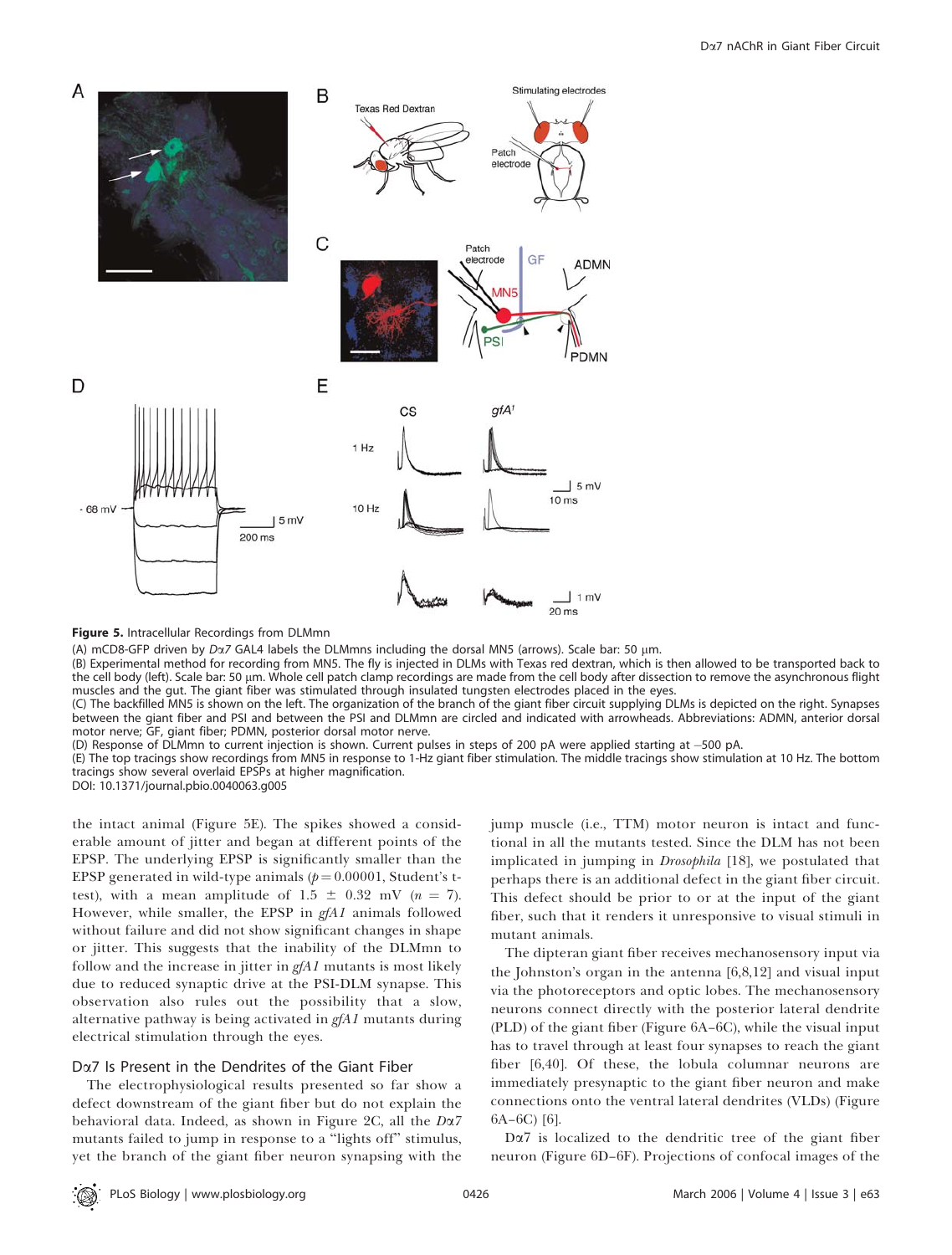

#### Figure 6. Expression of  $D\alpha$ 7 in the Giant Fiber

(A) Schematic of the Drosophila brain showing the location of the giant fiber in relation to other brain regions. The inputs to the giant fiber dendrites from the lobula and antennal nerve are also shown. Abbreviations: AL, antennal lobe; GF, giant fiber; Lo, lobula; MB, mushroom body; Me, medulla.

(B) Frontal view of the giant fiber dendrites viewed from the posterior. (C) Sagittal view of the giant fiber dendrites showing the anteriorposterior position of the various dendritic branches.

 $(D-F)$  Colocalization of D $\alpha$ 7 immunostaining in the dendrites of the giant fiber. Projection of the giant fiber dendrite (green) labeled with CD8-GFP driven by the c17 GAL4 driver and  $D\alpha$ 7 staining (magenta) onto the same plane is shown in (D). Single channels of antibody staining (E) and GFP (F) are shown. The three major subdivisions of the dendrites are boxed and labeled according to the terminology of Allen et al. 1998 [32]. Abbreviations: DMD, dorsal medial dendrite; VLD, ventral lateral dendrite; PLD, posterior lateral dendrite.

(G–I) Magnified views of the three dendritic fields shown in (D). Images of DMD and PLD shown in (G) and (I), respectively, are projections of eight confocal slices for a total of 4  $\mu$ m thickness. The image of VLD shown in (H) is a single confocal section of 500 nm. Arrows show Da7 staining decorating giant fiber dendrites. Bounding box in (B) and (C): 140  $\times$  71  $\times$ 20 μm. Scale bar: 20 μm (D); 5 μm (G).

DOI: 10.1371/journal.pbio.0040063.g006

dendrites show that the strongest  $D\alpha$ <sup>7</sup> staining in the brain indeed colocalizes with the VLD and PLD dendritic arbors. By contrast, the dorsal medial dendrite, where the giant commissural interneurons synapse [32] is not labeled (Figure 6D and 6G). High-resolution scans of the VLD and the PLD (Figure 6H and 6I) show a punctate pattern of  $D\alpha$ 7 staining that decorates the GFP-labeled dendrites. While the colocalization with antibody staining is almost complete for the PLD, the anti-Da7 label is present in a broader field relative to the VLD. This may be explained by the presence of other dendritic trees of large neurons in precisely this area of the brain [8] or smaller dendritic spines that were not picked out by the scan either because of their small size or because they were not sufficiently bright.

# Da7 Mediates Synaptic Transmission at the Dendrites of the Giant Fiber

Since  $D\alpha$ <sup>7</sup> is localized to the dendrites of the giant fiber, we wished to test whether loss of Da7 leads to loss of transmission at these synapses. In order to test this hypothesis we took advantage of the observation that, in contrast to strong stimulation, which directly activates the giant fiber, lowstrength electrical stimulation activates the elements presynaptic to the giant fiber, which in turn activate the giant fiber [41]. We therefore recorded from the TTM and stimulated the eyes at low strength (Figure 7A). As shown in Figure 7B and 7C, low-strength stimulation, which activates the presynaptic elements of the giant fiber, results in a significantly longer latency to activation of the TTM (3.5–4.0 ms) compared with high-strength stimulation, which activates the giant fiber directly  $($   $\sim$  1 ms). These values are comparable to longlatency values reported in the literature, which vary from  $\sim$ 3–4.2 ms [42–45]. Since the TTMmn is electrically coupled to the giant fiber, activation of the TTM serves as a readout of giant fiber activity. When we tested the  $D\alpha$ 7 mutant alleles in this paradigm, we discovered that only the weakest allele,  $P\Delta 14G$ , showed a long-latency response (upon low-strength stimulation), as well as a short-latency response (upon highstrength stimulation), while all other mutant alleles responded only with short latency (see Discussion for  $P\Delta 14G$ ). These data suggest that there is a defect in synaptic transmission somewhere in the pathway either upstream of the giant fiber or at the input of the giant fiber itself. In order to distinguish between these possibilities, we carried out a rescue experiment using a giant fiber-specific driver, c17- GAL4 [46]. Reintroducing a wild-type copy of  $D\alpha$ 7 into the giant fiber using this driver completely rescued the longlatency response, indicating that the lack of  $D\alpha$ <sup>7</sup> in the giant fiber itself is responsible for the mutant phenotype. Furthermore, since absence of Da7 prevents activation of the giant fiber, these experiments provide strong evidence that the defect in jump behavior is due to the loss of  $D\alpha$ 7 in the giant fiber neuron.

## **Discussion**

Using anatomical, behavioral and physiological techniques to analyze mutant alleles of a nAChR, Da7, we show that this receptor is essential for the giant fiber-mediated escape response in Drosophila. Flies with mutations in Da7 do not jump in response to a ''lights off'' stimulus. Using electrophysiological and anatomical evidence, we show that the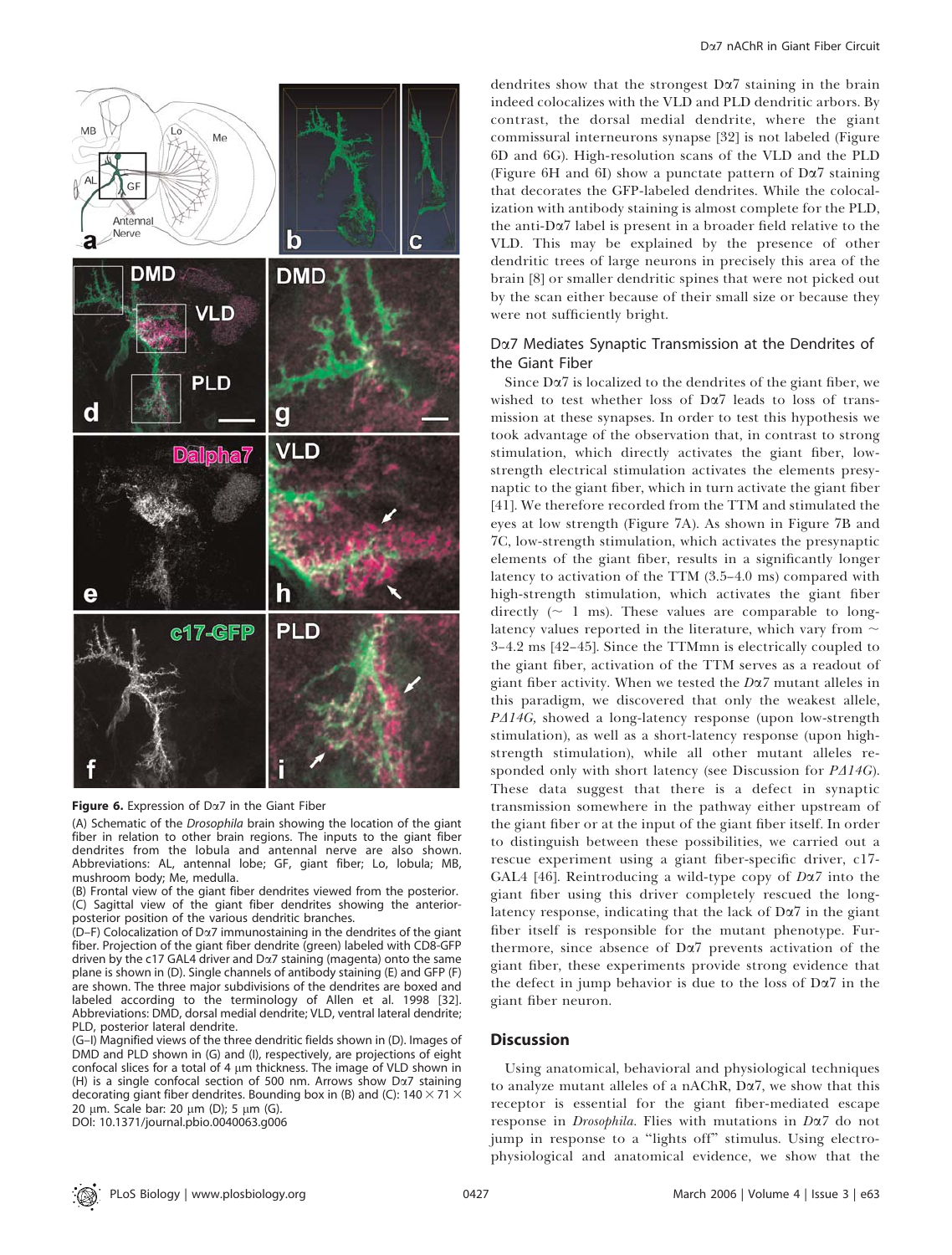

Figure 7. Long-Latency Response of TTM to Giant Fiber Stimulation (A) Recording configuration. The giant fiber was stimulated via tungsten electrodes in the eyes, and extracellular potentials were recorded from the TTM.

(B) Average long- and short-latency response of TTM to giant fiber stimulation in different genotypes. P $\Delta$ D5 rescue and P $\Delta$ EY6 rescue had genotypes PAD5/Y; UAS Da7/c17 GAL4 and PAEY6/Y; UAS Da7/c17 GAL4, respectively. The success rate of long-latency stimulation was as follows: PAL1 8/10, PA14G 2/4, PA41 0/5, PAD5 0/6, PAD5/Y; UAS Da7/c17 GAL4 2/ 2, PAEY5 4/6, PAEY6 0/4, PAEY6/Y; UAS Da7/c17 GAL4 3/3, gfA<sup>1</sup> 0/3. (C) Representative traces showing the presence of short- and longlatency responses. P $\Delta$ EY5 and P $\Delta$ EY6/Y; UAS D $\alpha$ 7/c17 GAL4 showed both short- and long-latency TTM responses, but the long-latency response

was absent in  $P\Delta EY6$ . DOI: 10.1371/journal.pbio.0040063.g007

visual and mechanosensory inputs on the dendrites of the giant fiber are cholinergic, and that loss of  $D\alpha$ 7 in the giant fiber is responsible for the behavioral deficit in the visually mediated escape response. Furthermore, the cholinergic synapse between the PSI and DLMmn is defective in  $D\alpha$ 7 mutants. Finally, we find that  $g f A^1$ , a previously molecularly uncharacterized mutant isolated in a behavioral screen for giant fiber defects, is a missense mutant of  $D\alpha$ 7 that shows diminished EPSPs at the PSI-DLMmn synapse.

The *gfA1* mutant phenotype is caused by the amino acid substitution K46E in loop 2 of the ligand binding domain of Da7. Interestingly, although mutations in loop 2 of the ligand binding domain of nAChRs have been the focus of a number of structure-function studies in recent years (for review see [34]), this is the first mutant in this domain that has been

linked to a genetic phenotype. This region has been implicated in coupling ligand binding to gating in a number of cys-loop receptors that include nAChRs, GABA receptors, and glycine receptors. Charge reversal mutations in K46 of bovine  $\alpha$ 7 nAChRs, the homolog of D $\alpha$ 7K46, show diminished responses to acetylcholine and can act in a dominantnegative fashion when coexpressed with wild-type receptors [47], similar to what we observed for the  $gfA1$  mutation. Our data show that the charge of Da7K46 is critical to the functioning of this receptor and hence synapses mediated by Da7 containing nAChRs.

The giant fiber circuit has been a model for central circuits in Drosophila and has been studied in some detail using elegant experiments that revealed significant details about the circuit in the intact fly. The giant fiber output in the thorax activates at least three pathways: the TTM motor neuron via electrical synapses, the DLM motor neuron via an interneuron (PSI) that is itself electrically coupled to the giant fiber, and the tibial levator muscle motor neuron through a novel pathway that is not well characterized [42]. We show that the PSI-DLMmn synapse, which was previously suggested to be cholinergic [15], is mediated by the  $D\alpha$ 7 nAChR. Wyman et al. [5] showed that the  $gfA1$  mutation affects this synapse. However,  $gfA1$  was identified in a screen for behavioral defects in the giant fiber-mediated jump response [31]. Since it is known that flies can jump even in the absence of the DLMs [18], the behavioral defect of gfA1 cannot be explained by the physiological defect at the PSI-DLMmn synapse.

Since the TTM pathway downstream of the giant fiber is not affected by the  $D\alpha$ 7 mutations, a more likely explanation is that the giant fiber is not activated by visual input in  $D\alpha$ 7 mutant animals. We show that this is indeed the case. In most deletion mutations of  $D\alpha$ 7, the giant fiber did not respond to electrical stimulation of its presynaptic components, and this phenotype could be rescued by overexpressing a transgene coding for Da7 specifically in the giant fiber. These data indicate that the behavioral defect in the visually mediated jump in most deletion mutants of  $D\alpha$ 7 can be explained by a failure of activation of the giant fiber. The sole exception is the weak hypomorphic mutation  $P\Delta 14G$ ; the affected animals respond to electrical stimulation of the elements presynaptic to the giant fiber, and yet fail to jump in response to a ''lights off'' stimulus. One possible explanation is that electrical stimulation through the eyes may activate both the mechanosensory and visual inputs to the giant fiber, while the behavioral assay relies on a strictly visual input. Therefore, activation by presynaptic electrical stimulation of the giant fiber in  $P\Delta 14G$  mutants may reflect the simultaneous activation of neurons presynaptic to the giant fiber that does not occur during normal visual system function.

Our rescue of the long-latency component by expression of a  $D\alpha$ 7 transgene in the giant fiber shows that the chemical synapses onto the giant fiber are cholinergic, and this component provides a significant proportion of the synaptic drive. The sensory projections to the giant fiber in three different dipteran species, Drosophila [12], Musca [6,12], and Calliphora [8,12], make mixed chemical and electrical synapses onto specific dendrites of the giant fiber: The mechanosensory projection synapses onto the PLD, while the lobula projection synapses onto the VLD. Strausfeld and Bassemir [12] hypothesized that the electrical synapses from the Col A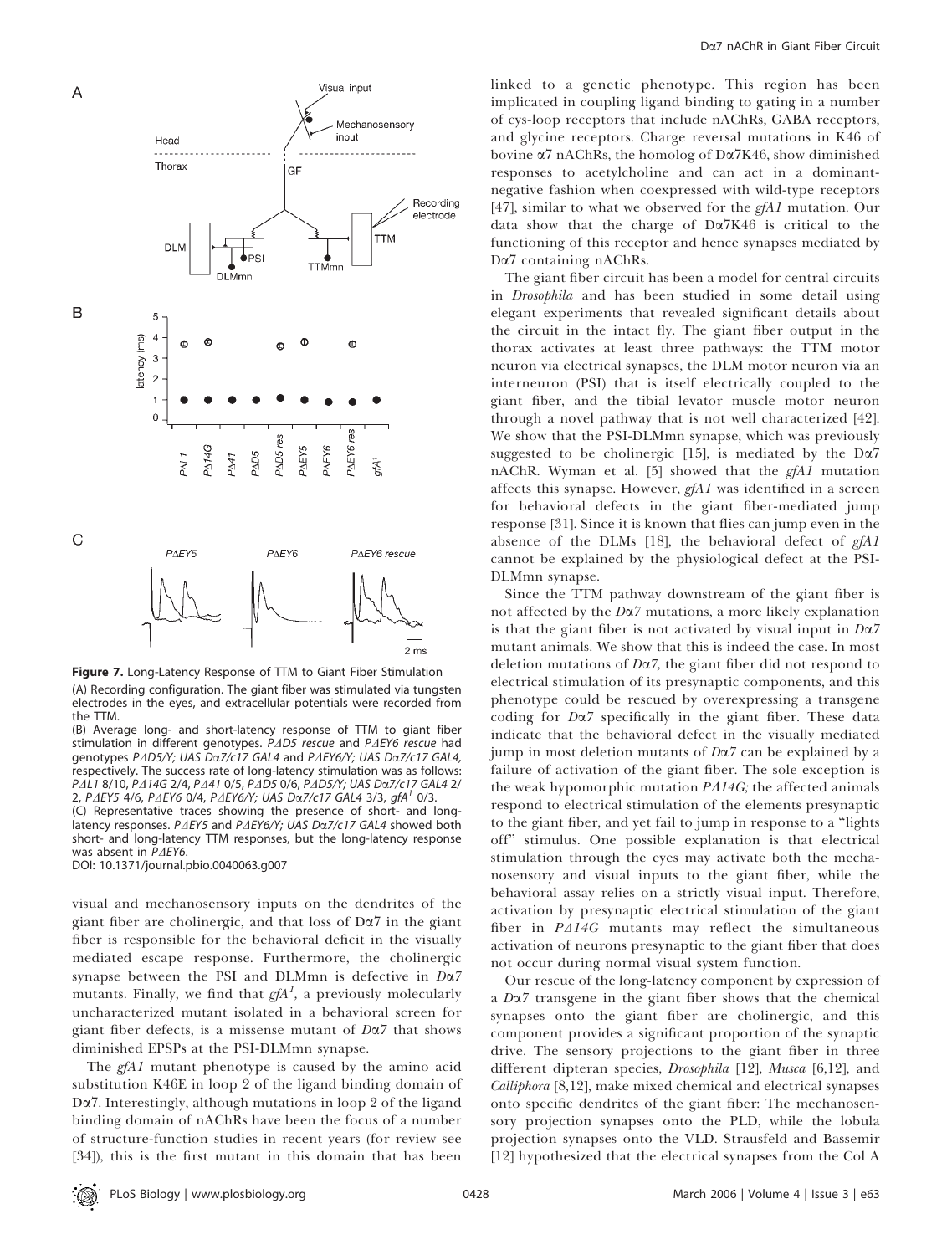and mechanosensory projections provide the excitatory drive to the giant fiber, while the chemical component is inhibitory. Our data clearly show that chemical synapses mediating visual and mechanosensory inputs onto the giant fiber are excitatory in nature and play an essential role in the giant fiber-mediated jump response.

It is probable that additional behavioral defects are present in these mutants that were missed because we performed only a limited number of assays. It is nevertheless surprising, given the widespread expression of this receptor, that the mutant animals did not show many obvious defects and were relatively healthy. One possible explanation is that the large number of nicotinic subunits can functionally compensate for each other. Although all ten nAChRs from Drosophila have been cloned, a detailed description of localization exists for only two of these proteins, ALS and ARD, which colocalize in most regions of the brain [48]. Although these two receptors are localized to many of the same regions as the  $D\alpha$ 7 protein, analysis of specific neuropils showed some differences in expression patterns. Furthermore, although a number of screens have been carried out in Drosophila to find genes implicated in behavior, the only nicotinic receptor that has so far been isolated to our knowledge is gfA. Given that ACh is considered the primary excitatory neurotransmitter in the central nervous system of insects, there may be much functional redundancy among the receptors, and only in the few instances when a synapse relies mostly or entirely on a particular nicotinic receptor, such as the visual and mechanosensory inputs on the dendrites of the giant fiber or the PSI-DLM synapse, is it possible to see a phenotype. Functional redundancy has also been observed in nAChR mutants in vertebrates, where some phenotypes are observed only when multiple nicotinic receptors are deleted [49,50]. It is remarkable that redundancy does not extend to the circuit underlying one of the most important behaviors for the dayto-day survival of the fly, the giant fiber-mediated escape circuit. This fact suggests that particular properties of Da7 may be selected for during evolution to endow certain qualities to the circuit. Further characterization of the biophysical properties of Da7 both in vivo and in vitro should shed some light on how specializations at the synaptic level are implemented in the choice of neurotransmitter receptor.

## Materials and Methods

Cloning of D $\alpha$ 7. In order to obtain the full-length cDNA for D $\alpha$ 7, we scanned the BDGP EST database and found four clones that mapped  $5'$  of the predicted gene for D $\alpha$ 7. We sequenced the largest of these clones, RE30878, and found that it had a small deletion that resulted in an early stop codon and a truncated protein. A second EST, GH16126, did not have this deletion but was truncated further 3'. Making use of a common unique Kpn1 site, we were able to construct a full-length cDNA. The largest ORF predicted from the cDNA has a length of 1,683 bp. However, identifying the Kozak [51] sequence and signal peptide [52], we predict that the translated ORF is  $1,563$  bp in length, with  $5'$  and  $3'UTRs$  of 1,205 and 1,056 bp, respectively. This ORF encodes a protein of 502 amino acids (excluding the putative signal peptide of 18 amino acids) with a predicted molecular weight of 57 kDa.

For reverse transcriptase PCR, total RNA was extracted from 30 flies using Trizol reagent (Invitrogen, Carlsbad, California, United States). The reverse transcriptase reaction was carried out using SuperScript II reverse transcriptase (Stratagene, La Jolla, California, United States) primed with poly-dT primers. The ORF was amplified using Pfu polymerase and cloned into Blunt-TOPO PCR vectors and

sequenced. To establish the mutation in  $\emph{gfA}^{\emph{1}}$ , we directly sequenced the PCR product.

P-element excision. P-element lines y KG3295, yw NP515, and yw EY10801 were crossed to  $Ly/\Delta2-3$  TM3, Sb to generate excisions. Mutant lines were screened using PCR across the P-element insertion site from pooled genomic DNA. Subsequently, individual stocks from positive pools were screened to isolate mutant lines.

Upon screening an initial 250 excision lines generated from KG3295, we discovered a second site insertion on the X chromosome in the furrowed gene  $(fw)$ . We removed the insertion in  $fw$  by recombining against the multiply marked stock  $y \text{ } sn \text{ } v \text{ } g \text{ } f$  and recovered recombinants carrying  $y \, sn \, v \, g$  and not  $f$ , to make sure that the mutation in  $fw$  (which maps between  $v$  and  $g$ ) was lost. To ensure the loss of  $fw$  we carried out a PCR over the  $fw$  locus and found no Pelement insertion. Subsequently we removed the markers sn v g by recombining against yw and recovering recombinants that carried  $y^+w^+$  and did not carry any recessive markers. Using this cleaned KG3295 line we carried out an additional 500 excisions. One line from the initial KG3295 excision,  $P\Delta 14G$ , was cleaned of the fw mutation using a similar strategy.

A total of 500 independent excisions lines each were screened for NP515 and EY10801. Wild-type  $y$  and  $w$  genes were reintroduced into *PAEY5* and *PAEY6* by recombination against the deficiency JA27 that uncovers the cytological region  $18A-D$  containing the  $D\alpha/7$  locus.

Rescue construct. Rescue of the mutant phenotype was carried out using a UAS transgene. The open reading frame of  $D\alpha$ 7 was amplified using Pfu polymerase with primers 5'-ACC CAG AGA TCT ATC CAT GAG CTT CCC ACA AC-3' and 5'-TAT TAT GCG GCC GCC TTC GCT TAC GGG AAA ATG A-3' with engineered BglII and NotI sites, respectively, which were used to clone the PCR product into the multicloning site of the vector pUAST [53].

Immunohistochemistry. DNA coding for the cytoplasmic loop between M3 and M4 was amplified with Pfu polymerase using primers 5'-CGA CCA GAA TTC ACG CAT GAA ATG AGT GAA TGG-3' and 5'-GAG ACG GAG CTC TTA GGC AGC AAA TTT CCA ATC T-3' with engineered EcoRI and XhoI restriction sites that were then used to ligate the PCR product in frame into the pET28a vector (Novagen, Madison, Wisconsin, United States) to generate a His-Tag fusion protein. A rat antibody was raised against this fusion protein (Cocalico, Reamstown, Pennsylvania, United States) and was used at dilutions of 1:2,000 for immunohistochemistry. Optimal staining was obtained when dissected brains or ventral nerve cords were fixed in formalin acetic acid alcohol fixative or 4% formaldehyde in PBS for less than 10 min.

To determine staining intensity levels in mutants, wild-type and mutant specimens were dissected together, and the brains of the mutant animals were split in halves. The brains were subsequently fixed and stained in the same tube, mounted on the same slide, and scanned with the same settings on the confocal microscope.

Da7-GAL4. An enhancer trap GAL 4 line was generated by Pelement conversion [23] of the KG3295 P-element, which is located just 25 bp upstream of the transcription start site of the  $D\alpha$ 7 gene. A pGawB P-element from a donor on the third chromosome was mobilized in the presence of KG3295 using  $Ly/d2-3$  TM3, Sb and conversion events were screened by loss of the y marker but retention of X-linked red eye color indicating an excision of the SUPor-P Pelement of KG3295 and presence of pGawB on the X chromosome. Positive lines were crossed to UAS-mCD8-GFP and the expression pattern of GFP was compared to the anti-Da7 staining pattern. Insertion in the Da7 locus was confirmed by PCR and sequencing.

Behavioral assays. We tested control and mutant flies in the behavioral assays described below. For all tests the flies were between 2 and 7 d old. Statistical significance was tested with one-way ANOVA using  $PAL1$  or  $PAEY5$  as controls.

The flight assay was performed according to the method of Drummond et al. [24] as modified by Nelson et al. [25] Briefly, we aspirated single flies into an Eppendorf tube that had its tip sliced off to leave an opening of approximately 3 mm. The fly was then tapped from the tube through a hole in the lid of a cylinder with inner diameter of 70 mm and length 300 mm. which was divided into 12 zones of 25 mm each. The zone in which the fly landed was noted for each fly and used to estimate the landing height. At least ten separate flies were used for each genotype, and the results were averaged. In a few cases flies failed to fly at all and were not used as part of the analysis, since they may have been damaged during handling.

The olfactory trap assay of Woodard et al. [26] was used to test for olfactory defects. Approximately ten cold-anesthetized flies were placed in a Petri dish containing 1% agarose along with a trap containing fly food as described. The number of flies in the trap were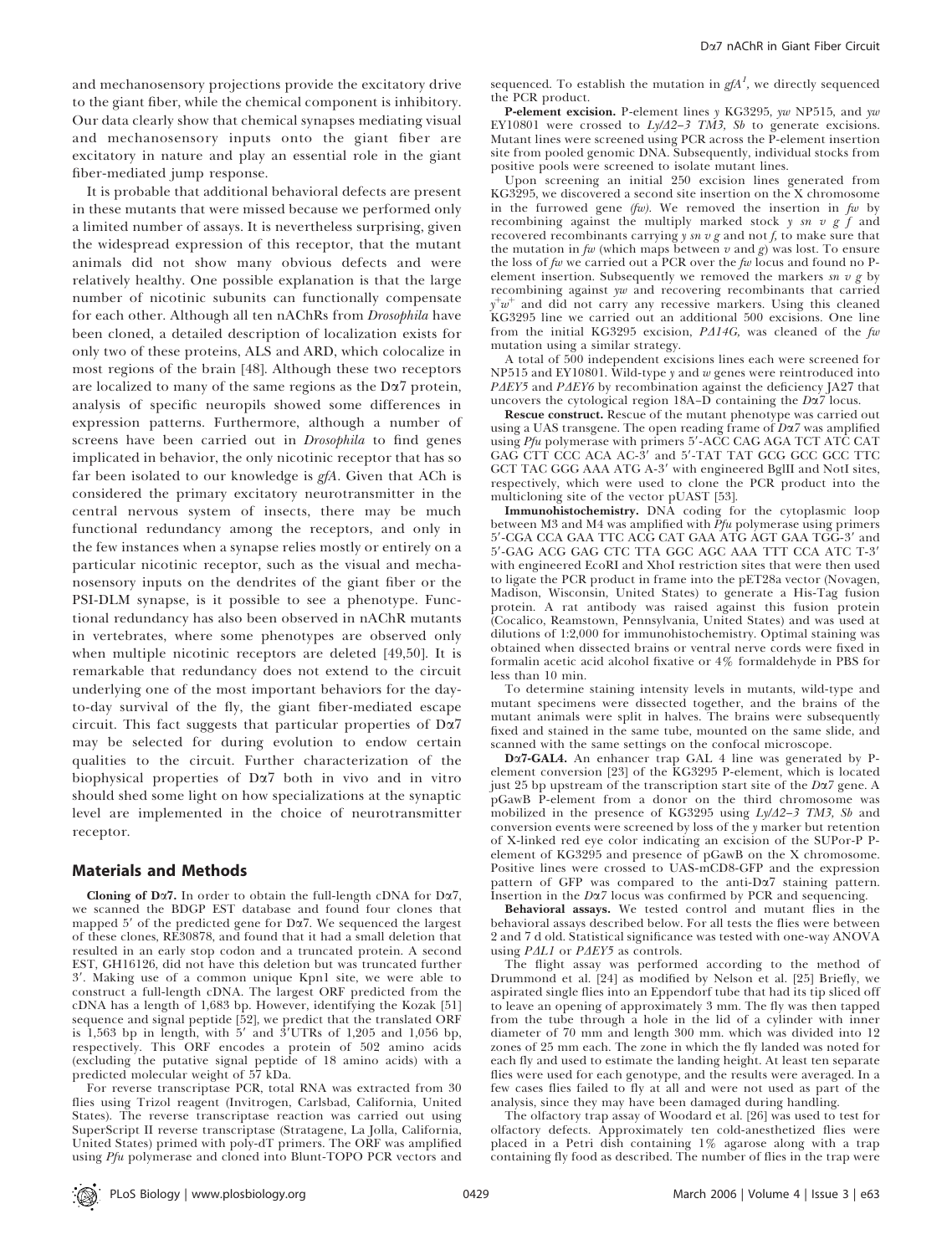counted and expressed as a percentage of the total number of flies per Petri dish. At least eight trials were conducted for each genotype.

Since the visually mediated jump assay works only with white-eyed flies [5], and PAEY5 and PAEY6 lines are in a  $w^+$  background, we generated white-eyed PAEY5; bw; st and PAEY6; bw; st flies by crossing and backcrossing males to  $C(1)$  DX; bw; st flies. Flies were individually aspirated into a  $60 \times 15$  mm Petri dish covered on the bottom and sides with vellum. This Petri dish was placed inside a  $100 \times 15$  mm Petri dish illuminated by four green light-emitting diodes (LEDs; peak wavelength 572 nm) placed at  $90^\circ$  to each other. A "lights off" stimulus was provided by turning off the LEDs for 20 ms using a simple custom device driven by a TTL signal from a pulse generator.

Flies were tested for phototaxis in the countercurrent apparatus of Benzer [29] as described by Connolly and Tully [30]. Groups of 20 flies were given a choice between a vial facing a light source provided by a fluorescent lamp and a vial facing away from the light source. Each fly was given the choice eight times and separated into seven groups according to the number of times they moved toward the light source. A phototaxis index was calculated using the equation (1/N)  $\Sigma_i$  i •  $n_i$ where i is the fraction number,  $n_i$  is the number of flies in that fraction, and N is the total number of flies tested.

In vivo electrophysiological assays. For all assays, flies were anesthetized with either exposure to  $CO<sub>2</sub>$  or cooling on ice for  $5$ min, and glued to a glass slide using Elmer's school glue gel.

Electroretinograms were recorded between a microelectrode inserted just below the surface of the eye and a reference electrode in the thorax with an Axopatch 200B amplifier. The light stimulus was provided by a bright white LED driven directly by a 1-s TTL pulse from the digital out port of a Digidata 1322 interface (Axon Instruments, Union City, California, United States) controlled by Axograph 4.9 software. A 150- $\Omega$  resistor was placed in series with the LED to limit the maximum current.

To assay the giant fiber system, intracellular recordings were made from DLM 45a using the stereotaxic map of Levine and Hughes [54] using glass microelectrodes filled with 3 M potassium acetate and 0.1 M KCl with an Axopatch 200B amplifier. The giant fiber was electrically stimulated through tungsten electrodes placed in the eyes. In most control flies, the threshold of evoking a high-threshold response was  $\sim$ 10–15 V with a 100-usec pulse. Since very large stimuli could activate the DLM motor neurons directly (as judged by very short latency responses), in most cases we kept the stimulus amplitude constant at 30 V.

To evaluate the long-latency response of TTMs, recordings were made using etched tungsten electrodes with an A-M Systems 1800 extracellular amplifier (A-M Systems, Carlsborg, Washington, United States). 10-us voltage pulses were applied across tungsten electrodes inserted just under the cuticle of the eyes. The voltage was increased in 0.5-V increments every 10 s to minimize habituation [43]. Even with these precautions, in a few cases we were not able to record the long-latency response in wild-type animals. The success rate for each genotype is given in the legend for Figure 6.

Motor neuron electrophysiology. Control and mutant animals were anesthetized with  $CO_2$  and the DLM muscles injected with 3,000 MW Texas red dextran solution (5% w/v in water) to backfill the DLM motor neuron. The flies were then allowed to recover for 15–20 h before further experiments.

After clipping off the wings and legs, cold-anesthetized flies were attached ventrally to a glass coverslip using low melting point wax (Paraplast). The thorax was opened dorsally using a 30-gauge hypodermic needle, and the indirect flight muscles and gut were removed to reveal the thoracic ganglion. The body walls were then cut away to allow access for the recording electrode.

The MN5 motor neurons were visualized, under constant perfusion, with a 40X water immersion objective and unambiguously identified by Texas red fluorescence and morphology. The neurolemma was disrupted around the cell body using  $0.5\%$  protease (type XIV, Sigma, St. Louis, Missouri, United States) applied through a micropipette as described by Baines and Bate [55]. Fire-polished electrodes made from thin-walled borosilicate glass  $(3-5 \text{ M}\Omega)$  were used to patch onto the cell body of MN5. Seals of  $2-10$  G $\Omega$  formed readily, and whole-cell access was achieved with light suction or using the zap function of the Axopatch 200B. Whole-cell capacitance was compensated, and access resistance was generally kept below 20 M $\Omega$ . Diffusion of carboxyfluorescein from the patch electrode to the cell unambiguously identified the recorded cell by colocalization of red and green fluorescence. A constant current command was delivered in current clamp mode to keep the voltage at  $-74$  mV to reduce the spontaneous activity of the neuron to that observed in cell-attached mode. The giant fiber was stimulated through insulated tungsten

electrodes placed in the eyes. In some cases, stimulation was provided via a suction electrode on the neck connective.

The extracellular solution was composed of (in mM) 120 NaCl, 2.5 KCl, 2 CaCl<sub>2</sub>, 26 NaHCO<sub>3</sub>, 6 MgCl<sub>2</sub>, 5 trehalose, 10 TES, and 15 glucose, and was bubbled continuously with a mixture of  $95\%$  O<sub>2</sub> and  $5\%$  CO<sub>2</sub>. The intracellular pipette solution consisted of (in mM) 144 potassium gluconate, 10 HEPES, 1 EGTA, and 3 MgCl<sub>2</sub>. Liquid junction potentials are taken into account for reporting of membrane potentials.

Statistical tests. Except where indicated, we used a one-way ANOVA to test for significance. Pairwise comparisons were done with Dunnett's test using  $PAL1$  or  $PAEY5$  as controls. In all figures significance is indicated by \* ( $\alpha$  = 0.05) or \*\* ( $\alpha$  = 0.01). p-Values are stated in the figure legends along with the sample numbers. All reported errors are standard error of the mean (SEM).

## Supporting Information

Figure S1. Features of the Da7 Protein Sequence

(A)  $D\alpha$ 7 protein sequence. The sequence for  $D\alpha$ 7 obtained in this study (top) is compared with the sequence published by Lansdell and Millar [20] (bottom). Differences are highlighted in red. The start of the coding region is based on analysis of the Kozak consensus sequences for Drosophila and signal peptide prediction. The edited amino acid valine 295 is highlighted in blue. The putative extents of the signal peptide (SP), and transmembrane domains (M1–M4) are indicated below the sequence.

(B) Da7 protein is edited. The genomic DNA and cDNA sequence of the edited region in M4 is shown.

Found at DOI: 10.1371/journal.pbio.0040063.sg001 (519 KB PDF).

#### Figure S2. Expression Pattern of Da7

The photomicrographs on the left (A, C, E, and G) show immunohistochemical localization of Da7 in Canton-S flies using an antibody generated against the variable cytoplasmic loop between the M3 and M4 transmembrane domains. The photomicrographs on the right (B, D, F, and H) show mCD8-GFP expression under the control of the Da7-GAL4 enhancer trap line. The top four photomicrographs (A, B, C, and D) show localization in the central brain. The next two photomicrographs show localization in the optic lobes (E, F) and the bottom two photomicrographs show localization in the ventral nerve cord (G and H). Particular regions of the central nervous system are labeled to show the similarity in the structures labeled using the two methods. Abbreviations: al, antennal lobe; aot, anterior optic tubercle; cx, calyx of the mushroom body; dlm, DLM motor neuron cell bodies; lc, lobula complex; me, medulla; of, optic foci. Scale bars: 50 lm.

Found at DOI: 10.1371/journal.pbio.0040063.sg002 (3.7 MB TIF).

Protocol S1. Expression of Da7 in the Fly Central Nervous System

Additional details of Da7 localization in different parts of the Drosophila central nervous systems are discussed.

Found at DOI: 10.1371/journal.pbio.0040063.sd001 (48 KB DOC).

### Acknowledgments

We would like to thank Kathryn Curtin, Kei Ito, Jean-René Martin, Rod Murphey, Thomas Wyman, and the Bloomington Stock Center for stocks, and the Berkeley Drosophila Genome Project for ESTs. We thank Lisa Marubio, Giusy Pennetta, Michael Dickinson, and members of the Bellen and Johnston labs for discussions and advice throughout the course of this project, and Grace Zhai, Fabrizio Gabbiani, Lisa Marubio, and Christian Rosenmund for critical comments on the manuscript. We are grateful to Yuchun He for embryo injections and to Yi Zhou for help in generating the antibody.

Author contributions. AF and HJB conceived and designed the experiments. AF, MAZ, and PRH performed the experiments. AF and PRH analyzed the data. AF and HJB wrote the paper.

Funding. AF and PRH were supported by the Howard Hughes Medical Institute (HHMI). AF was also supported by NIH training grant T32-GM07526. HJB is an HHMI investigator. The authors received no specific funding for this study.

Competing interests. The authors have declared that no competing interests exist. *&*